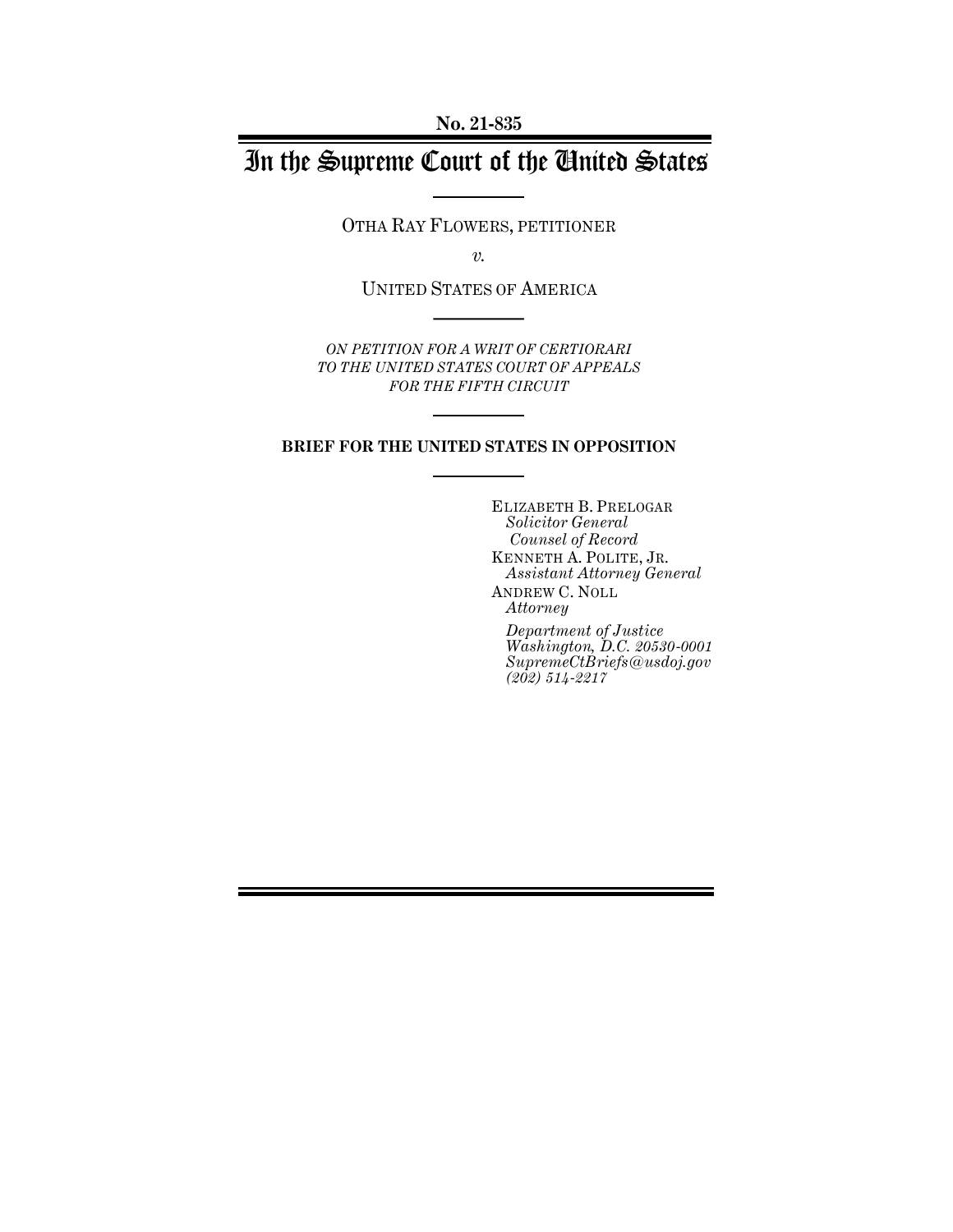### **QUESTION PRESENTED**

Whether the lower courts correctly determined that an officer had reasonable suspicion to stop petitioner when, as part of a special task force assigned to patrol a specific area due to its history of burglaries and violent crimes, the officer observed that the vehicle petitioner was driving was the lone car parked in a convenience store parking lot at night; the vehicle was parked in one of the only spots where it would be difficult for individuals inside the store to see it; and neither petitioner nor his passenger exited the vehicle or otherwise appeared to patronize the store.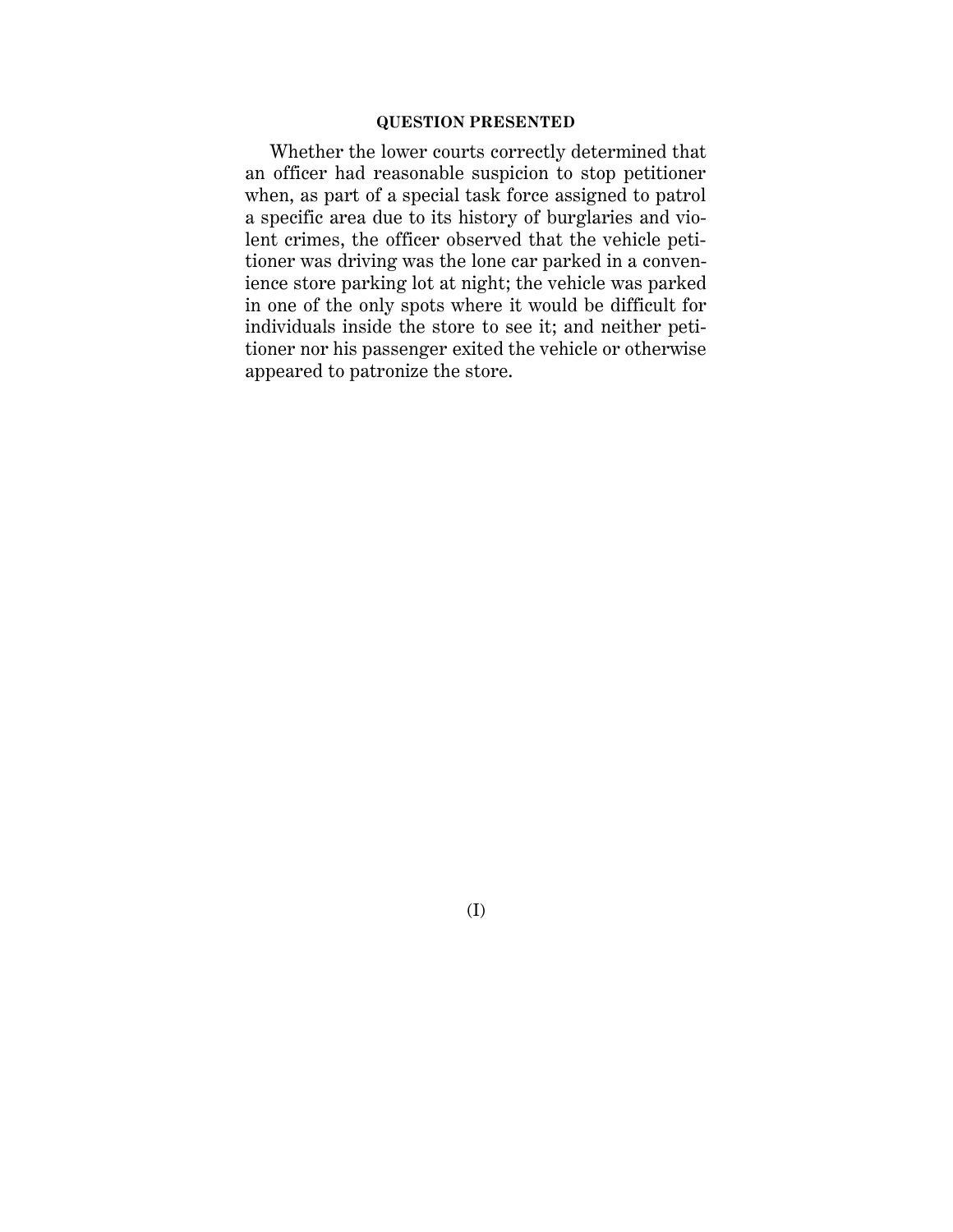### **TABLE OF CONTENTS**

Page

# **TABLE OF AUTHORITIES**

## Cases:

| <i>Crain v. State, 315 S.W.3d 43</i>                      |
|-----------------------------------------------------------|
|                                                           |
| District of Columbia v. Wesby,                            |
|                                                           |
| Garza v. State, 771 S.W.2d 549                            |
|                                                           |
| Illinois v. Wardlow, 528 U.S. 119 (2000) 4, 6, 7, 8, 9    |
| State v. Andrade-Reyes, 442 P.3d 111 (Kan. 2019)  15      |
| State v. Edmonds, 145 A.3d 861 (Conn. 2016)  15           |
| <i>State v. Weyand, 399 P.3d 530 (Wash. 2017) </i> 15, 16 |
|                                                           |
| United States v. Arvizu, 534 U.S. 266 (2002) passim       |
| United States v. Black, 707 F.3d 531                      |
|                                                           |
| United States v. Crawford, 891 F.2d 680                   |
|                                                           |
| United States v. Dell, 487 Fed. Appx. 440                 |
|                                                           |
| United States v. Dortch, 868 F.3d 674                     |
|                                                           |

(III)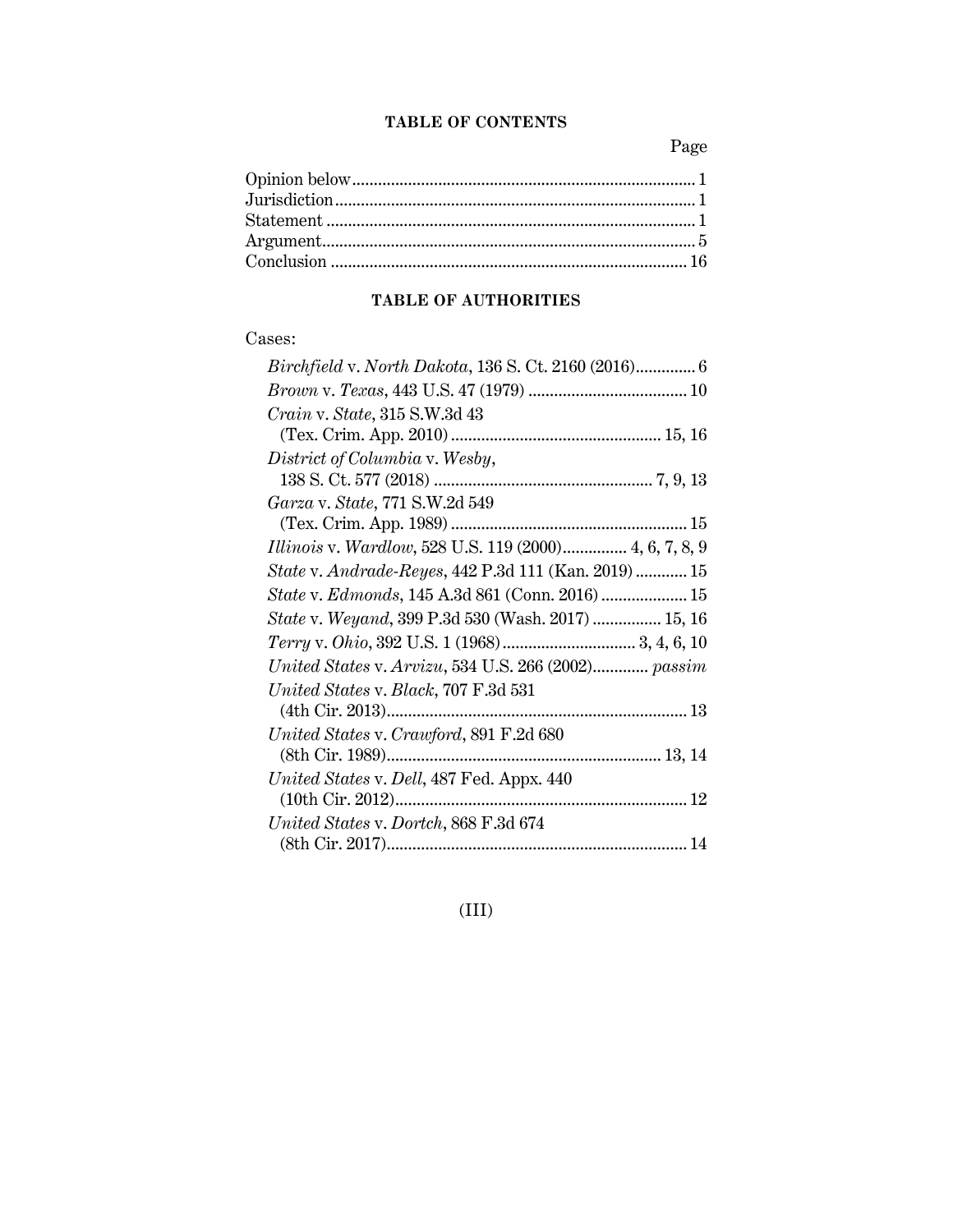| United States v. Gray,                             |  |
|----------------------------------------------------|--|
|                                                    |  |
| United States v. Hernandez, 847 F.3d 1257          |  |
| United States v. Jones, 606 F.3d 964               |  |
| United States v. Slocumb, 804 F.3d 677             |  |
| Walker v. Donahoe, 3 F.4th 676 (4th Cir. 2021)  13 |  |

Constitution, statute, and rule: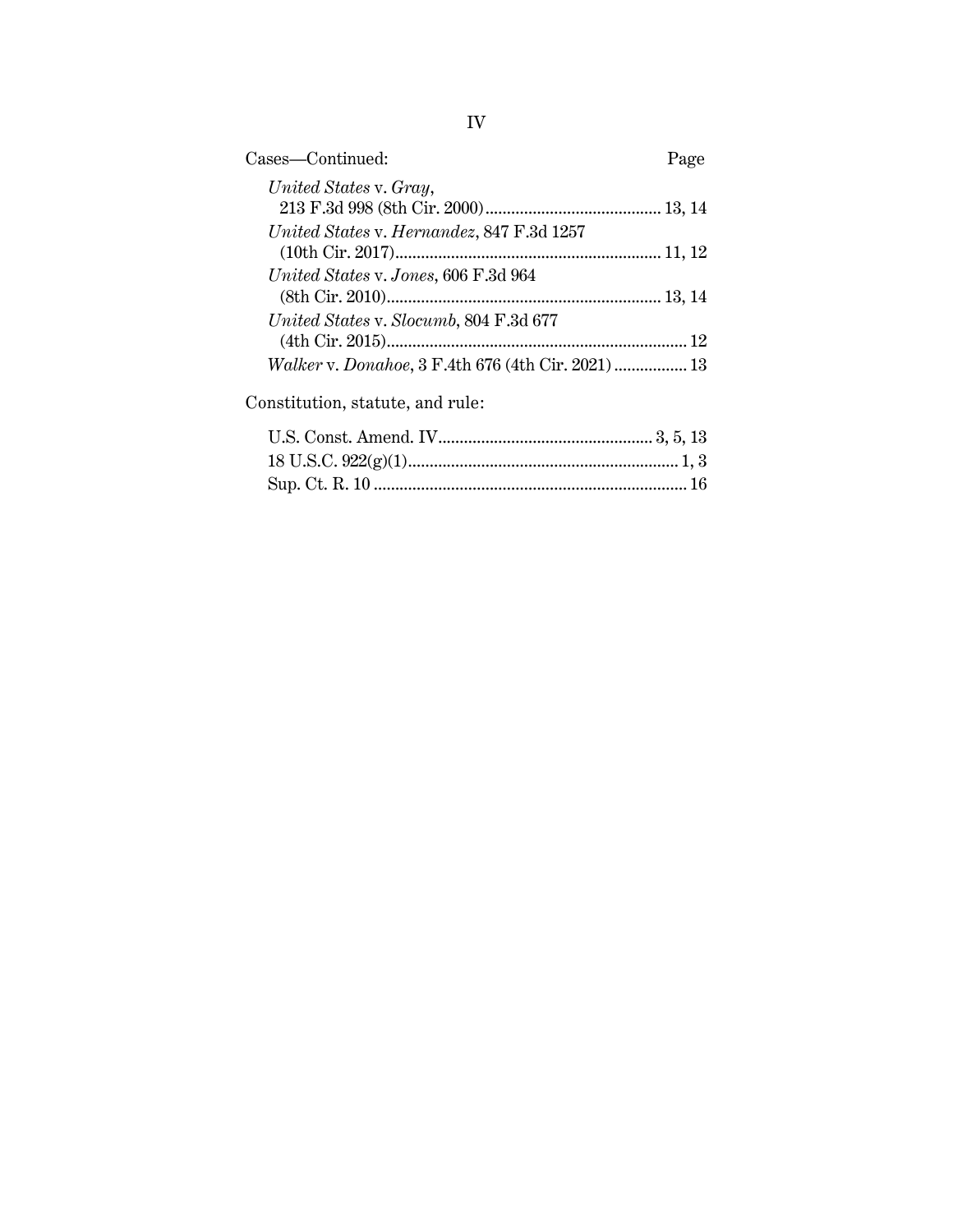# In the Supreme Court of the United States

No. 21-835 OTHA RAY FLOWERS, PETITIONER

*v.*

UNITED STATES OF AMERICA

*ON PETITION FOR A WRIT OF CERTIORARI TO THE UNITED STATES COURT OF APPEALS FOR THE FIFTH CIRCUIT*

#### **BRIEF FOR THE UNITED STATES IN OPPOSITION**

#### **OPINION BELOW**

<span id="page-4-0"></span>The opinion of the court of appeals (Pet. App. 1a-22a) is reported at 6 F.4th 651.

#### **JURISDICTION**

<span id="page-4-1"></span>The judgment of the court of appeals was entered on July 30, 2021. On October 18, 2021, Justice Alito extended the time within which to file a petition for a writ of certiorari to and including November 30, 2021, and the petition was filed on that date. The jurisdiction of this Court is invoked under 28 U.S.C. 1254(1).

#### **STATEMENT**

<span id="page-4-2"></span>Following a jury trial in the United States District Court for the Southern District of Mississippi, petitioner was convicted of possessing a firearm following a felony conviction, in violation of 18 U.S.C.  $922(g)(1)$ . Judgment 1. The court sentenced petitioner to 96

(1)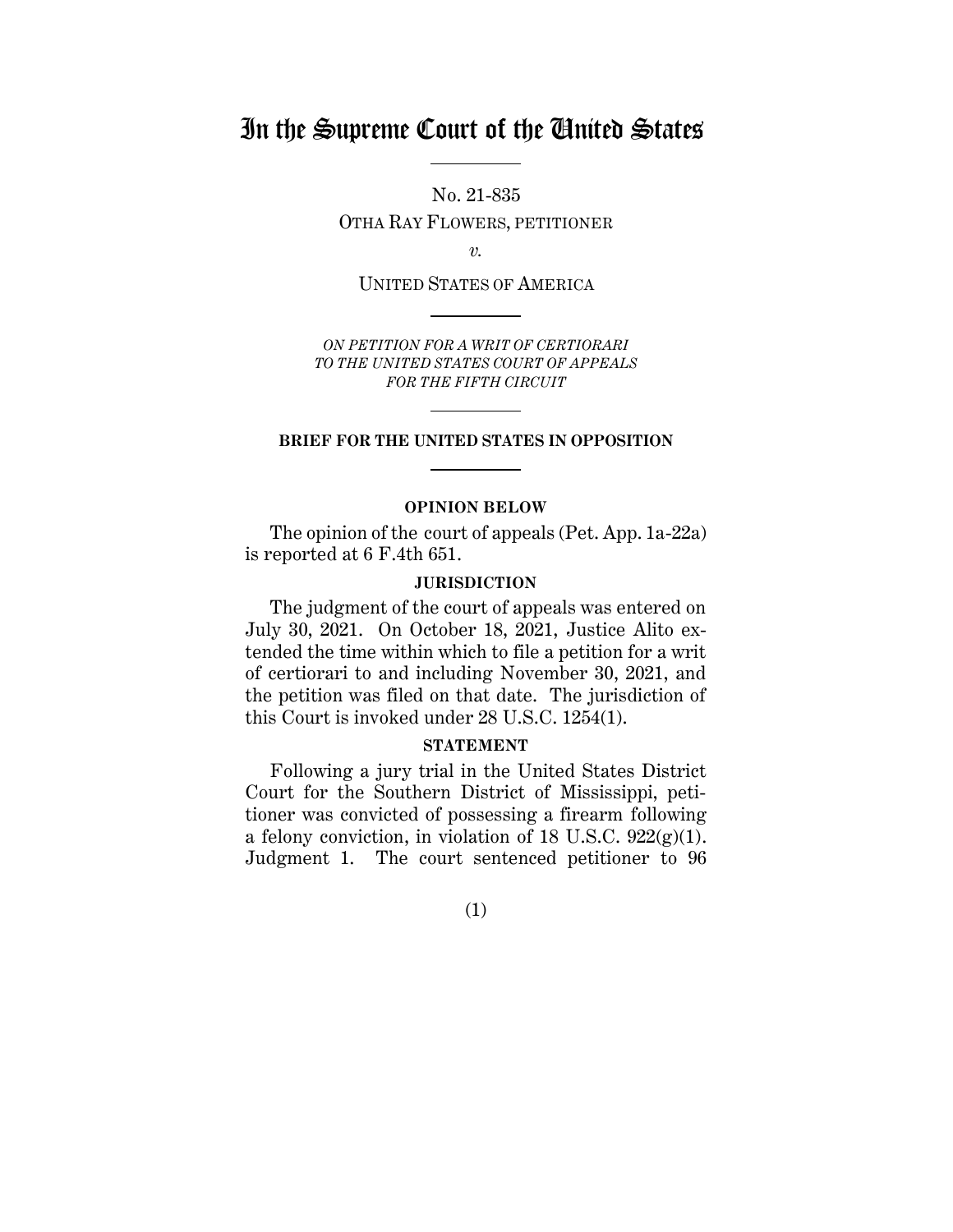months of imprisonment, to be followed by three years of supervised release. Judgment 2-3. The court of appeals affirmed. Pet. App. 1a-22a.

1. On February 18, 2017, Officer Eric Stanton and a number of other police officers were patrolling the area of Capitol Street and Road of Remembrance in Jackson, Mississippi. Pet. App. 2a-3a, 26a-27a. The officers were members of the Jackson Police Department's "Direct Action Response Team," a "proactive unit" that patrols areas "where crime is deemed to be increasing." *Id.* at 26a-27a; see *id.* at 2a-3a. A supervisor had directed the officers to patrol the area that night because of "recent violent crime and burglaries in that area." *Id.* at 27a; see *id.* at 3a.

At about 8:30 p.m., while turning onto the Road of Remembrance, Officer Stanton observed a silver Cadillac parked in a convenience store parking lot. Pet. App. 2a-3a. It was dark outside, and the Cadillac was parked in the spot farthest from the cross-street with Capitol Street, beyond the store's entrance, and at a point of the storefront fully covered by brick—where it would be difficult for anyone inside the store to see the car. *Id.* at 3a, 8a, 27a, 29a; see Pet. 8 (reproduction of exhibit depicting location).

Officer Stanton saw two men sitting in the Cadillac. Pet. App. 3a. He observed the vehicle for 10 to 15 seconds, during which time neither man exited the vehicle. *Ibid.* And in Officer Stanton's judgment, neither man "'appear[ed] to be patronizing the establishment.'" *Ibid.* Because he believed that the men might be "casing the business," Officer Stanton stopped to conduct a field interview and to confirm "that they had legitimate reasons [to be] at the business." *Id.* at 32a; see *id.* at 50a. He stopped his cruiser close to the Cadillac and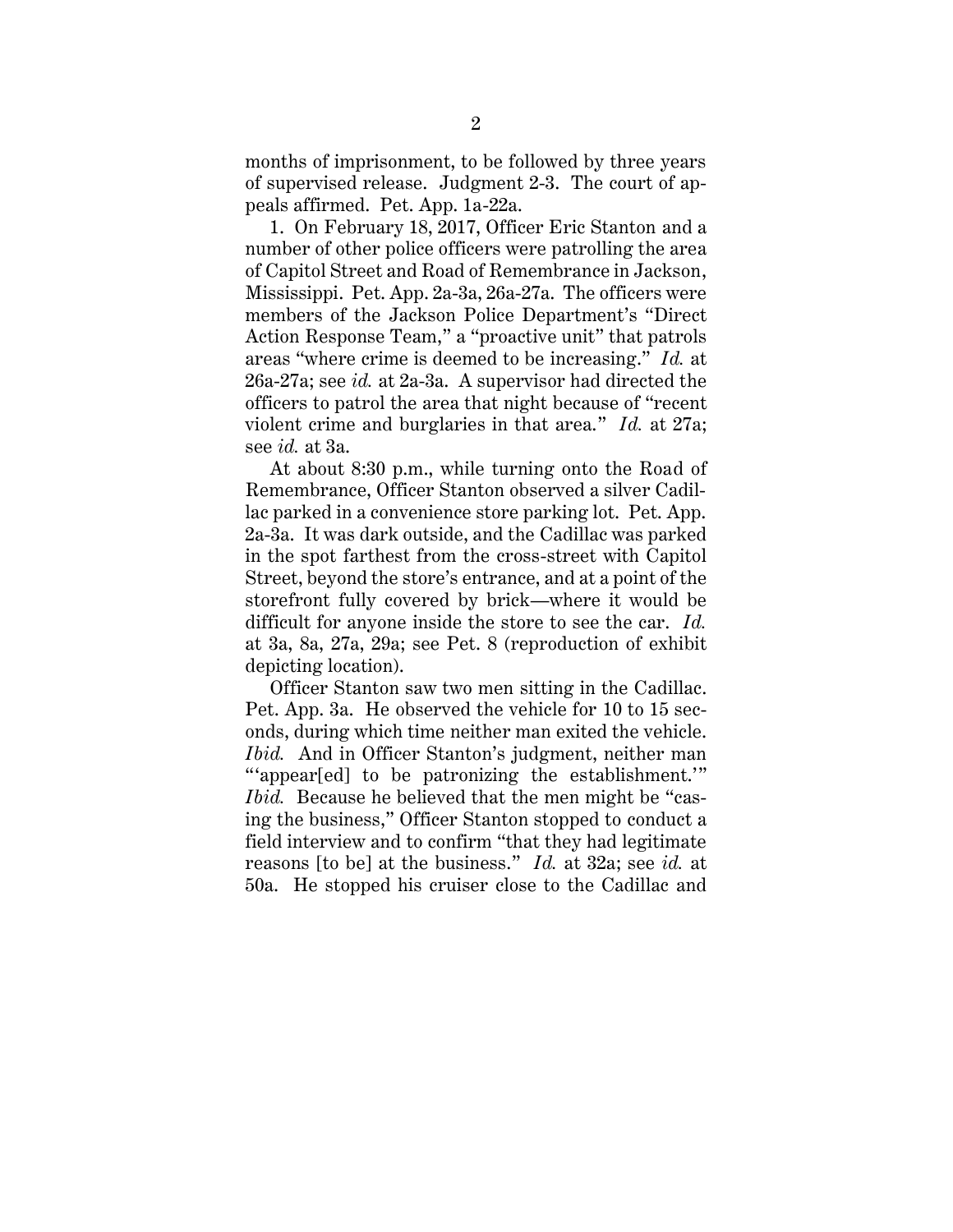activated his blue lights; separate cruisers with five or six other members of his patrol also parked close to the Cadillac. *Id.* at 3a, 27a, 30a, 35a-37a.

Officer Stanton approached the Cadillac in a "nonthreatening" manner, and petitioner, who was in the driver's seat, rolled down his window. Pet. App. 11a; see *id.* at 4a. Officer Stanton immediately smelled "the strong odor of marijuana coming from the vehicle." *Id.* at 4a. The Cadillac's passenger then placed an object into his mouth. *Ibid.* Officer Stanton ordered both men to exit the vehicle and, after they did so, observed a .32 caliber revolver on the driver's seat. *Ibid.* The gun contained five live rounds and two spent shell casings. *Id.* at 4a n.2, 32a. A records check disclosed an outstanding arrest warrant for petitioner, and Officer Stanton placed him under arrest. *Id.* at 33a-34a.

2. A federal grand jury in the Southern District of Mississippi returned an indictment charging petitioner with possessing a firearm following a felony conviction, in violation of 18 U.S.C.  $922(g)(1)$ . Indictment 1. Before trial, petitioner moved to suppress the firearm on the theory that the officers violated the Fourth Amendment by detaining him without reasonable suspicion. See Pet. App. 4a.

Following an evidentiary hearing, the district court denied petitioner's motion to suppress. Pet. App. 109a. The court found that the "investigatory aspect" of the officers' initial approach to the Cadillac did not "evolve[] into a seizure." *Id.* at 106a. The court also indicated that the circumstances provided the officers with grounds to "resolve a suspicious circumstance," and thus reasonable suspicion to make a stop under *Terry* v. *Ohio*, 392 U.S. 1 (1968). Pet. App. 105a; see *id.* at 7a. And the court determined that before the officers took any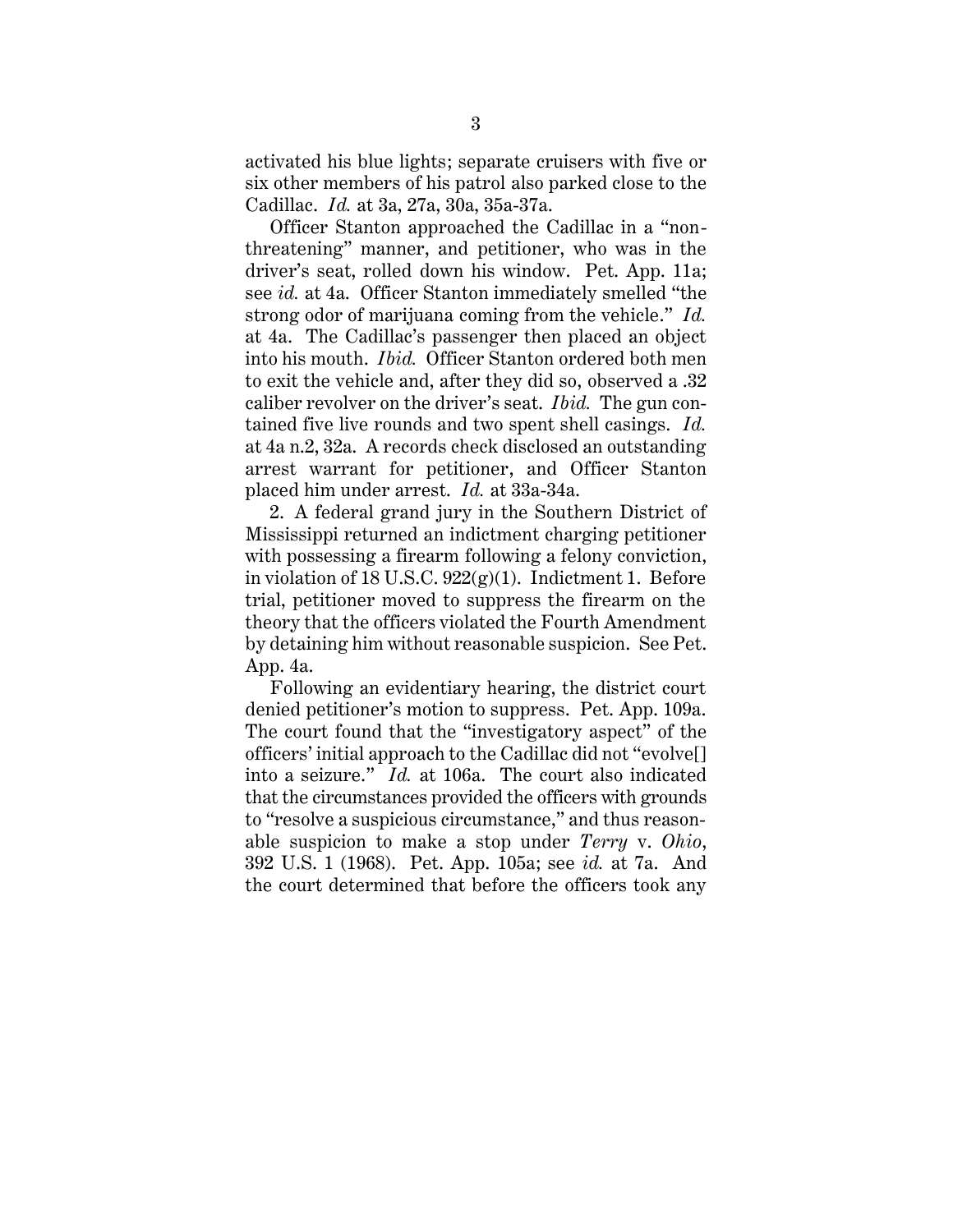further action, Officer Stanton smelled marijuana coming from the vehicle, which established a basis for petitioner's removal from the car and arrest. *Id.* at 106a-107a. The court also noted that, after petitioner was removed from the car, the firearm was in the officers' plain view on the seat where petitioner had been seated. *Id.* at 107a.

The case proceeded to trial, and the jury found petitioner guilty. Judgment 1. The district court sentenced petitioner to 96 months of imprisonment, to be followed by three years of supervised release. Judgment 2-3.

3. The court of appeals affirmed. Pet. App. 1a-22a.

a. "[A]ssum[ing] arguendo" that petitioner had been seized, Pet. App. 7a, the court of appeals recognized that such a "temporary, warrantless detention of an individual  $***$  may only be undertaken if the law enforcement officer has reasonable suspicion to believe that a crime has occurred or is in the offing," *id.* at 5a (citing *Terry*, 392 U.S. at 30-31). And the court found that, in the specific circumstances here, reasonable suspicion supported petitioner's seizure, highlighting a set of facts that it found "determinative." *Id.* at 7a; see *id.* at 7a-8a.

The court of appeals noted that the officers had been patrolling the area "because of the prevalence of 'violent crime and burglaries'" and that this Court has found such facts "'among the relevant contextual considerations'" when determining whether reasonable suspicion exists. Pet. App. 7a (quoting *Illinois* v. *Wardlow*, 528 U.S. 119, 124 (2000)). The court also focused on the role that this Court has given to the experience of law enforcement—ten years of experience for Officer Stanton—in evaluating the circumstances of a particular case. *Ibid.* (citing *Terry*, 392 U.S. at 27). The court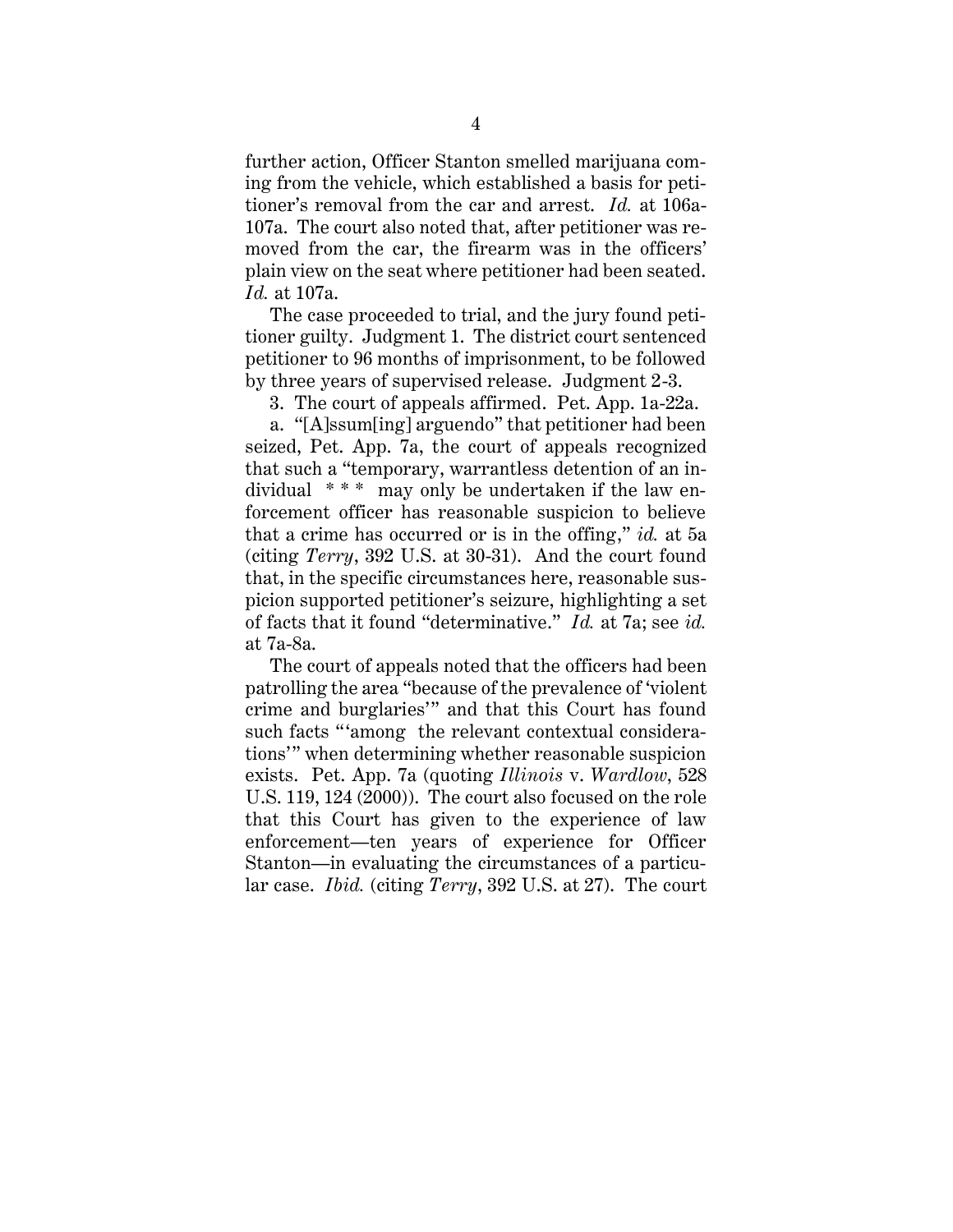then observed that Officer Stanton, in conducting his special-patrol duties, had seen the Cadillac parked in the spot farthest from the store's glass storefront, "facing [the store's] brick wall rather than the glass door, so [that] its occupants could not easily be viewed from within the store," *id.* at 8a, and thus "in a manner that suggested to [a] seasoned officer that its occupants might be casing the store or preparing to prey on patrons," *id.* at 10a. The court also took note that the men in the car did not step out of the previously parked vehicle while Officer Stanton observed them. *Id.* at 8a. Emphasizing that "[e]very case that turns on reasonable suspicion is intensely fact specific," and identifying differences from the scenarios in prior circuit decisions on which petitioner relied, the court found that the "reasonable, articulable facts taken in context here supported" Officer Stanton's decision to briefly seize petitioner and have a discussion with him to "dispel[] the ambiguity in the situation." *Ibid.*; see *id.* at 9a-11a.

b. Judge Elrod dissented in relevant part. Pet. App. 14a-22a. In her view, the officers seized petitioner, *id.* at 15a-17a, and Officer Stanton lacked reasonable suspicion to justify the stop, *id.* at 17a-22a.

#### **ARGUMENT**

<span id="page-8-0"></span>Petitioner renews his contention (Pet. 26-28) that he was seized in violation of the Fourth Amendment between the time when the officers parked and approached the Cadillac and the time when Officer Stanton smelled marijuana. But petitioner fails to identify any legal error in the lower courts' factbound assessments, conflict with a decision of this Court, or any decision of another court of appeals or state court of last resort that has reached a contrary result on analogous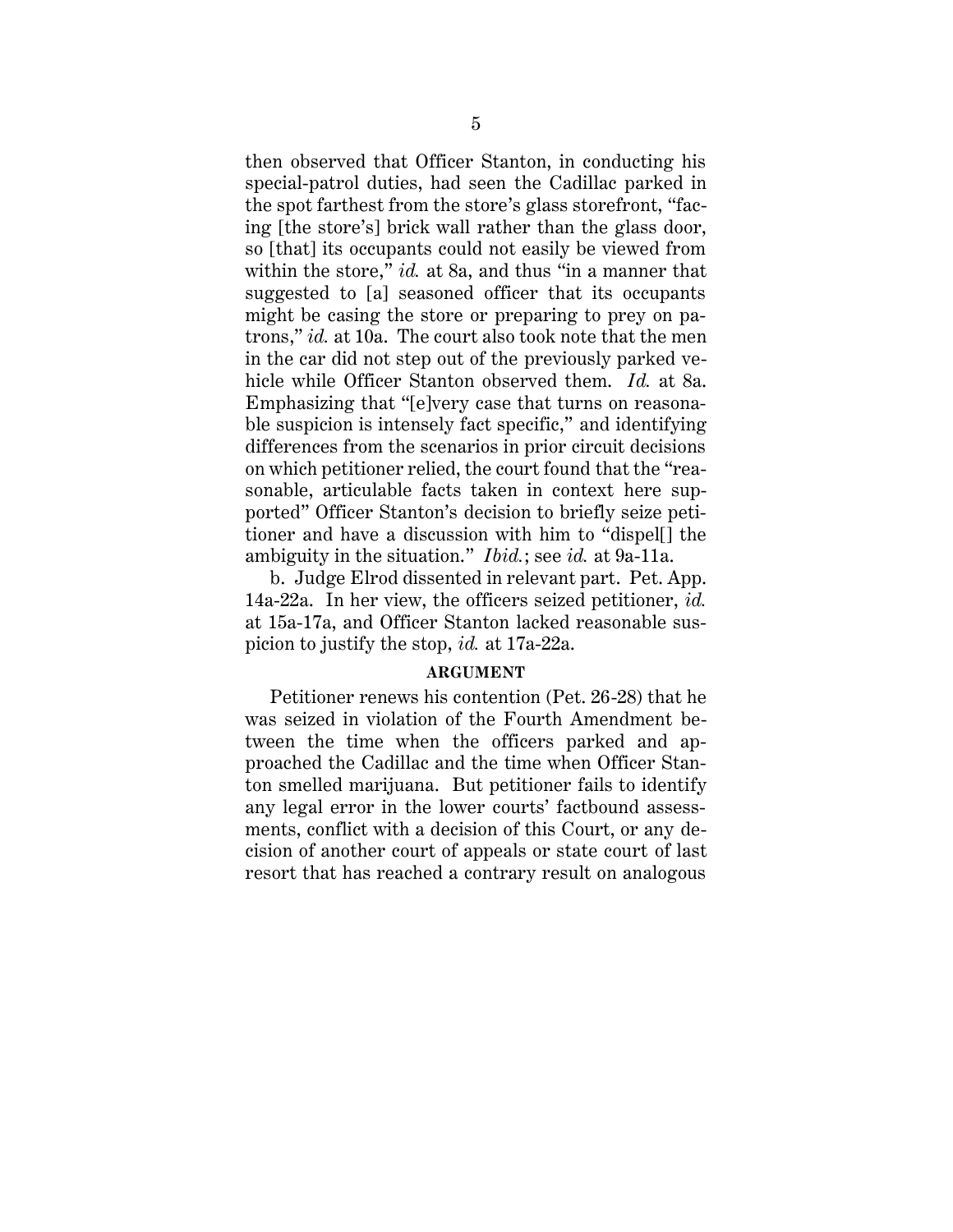facts. The petition for a writ of certiorari should be denied.

1. As this Court explained in *Terry* v. *Ohio*, 392 U.S. 1 (1968), "the central inquiry under the Fourth Amendment [is] the reasonableness in all the circumstances of the particular governmental invasion of a citizen's personal security." *Id.* at 19; see *Birchfield* v. *North Dakota*, 136 S. Ct. 2160, 2186 (2016) ("[R]easonableness is always the touchstone of Fourth Amendment analysis."). Accordingly, in *Terry*, this Court held that a police officer may make an investigatory stop of a suspect based upon a reasonable and articulable suspicion that the suspect is engaged in potentially criminal activity. 392 U.S. at 21, 30-31.

In determining whether an officer had reasonable suspicion, a court "must look at the totality of the circumstances of each case to see whether the detaining officer has a particularized and objective basis for suspecting legal wrongdoing." *United States* v. *Arvizu*, 534 U.S. 266, 273 (2002) (citation and internal quotation marks omitted). That "process allows officers to draw on their own experience and specialized training to make inferences from and deductions about the cumulative information available to them that might well elude an untrained person." *Ibid.* (citation and internal quotation marks omitted). To establish reasonable suspicion, "the likelihood of criminal activity need not rise to the level required for probable cause, and it falls considerably short of satisfying a preponderance of the evidence standard." *Id.* at 274.

In *Illinois* v. *Wardlow*, 528 U.S. 119 (2000), this Court emphasized that one fact that is "among the relevant contextual considerations in a *Terry* analysis" is whether a "stop occurred in a 'high crime area.'" *Id.* at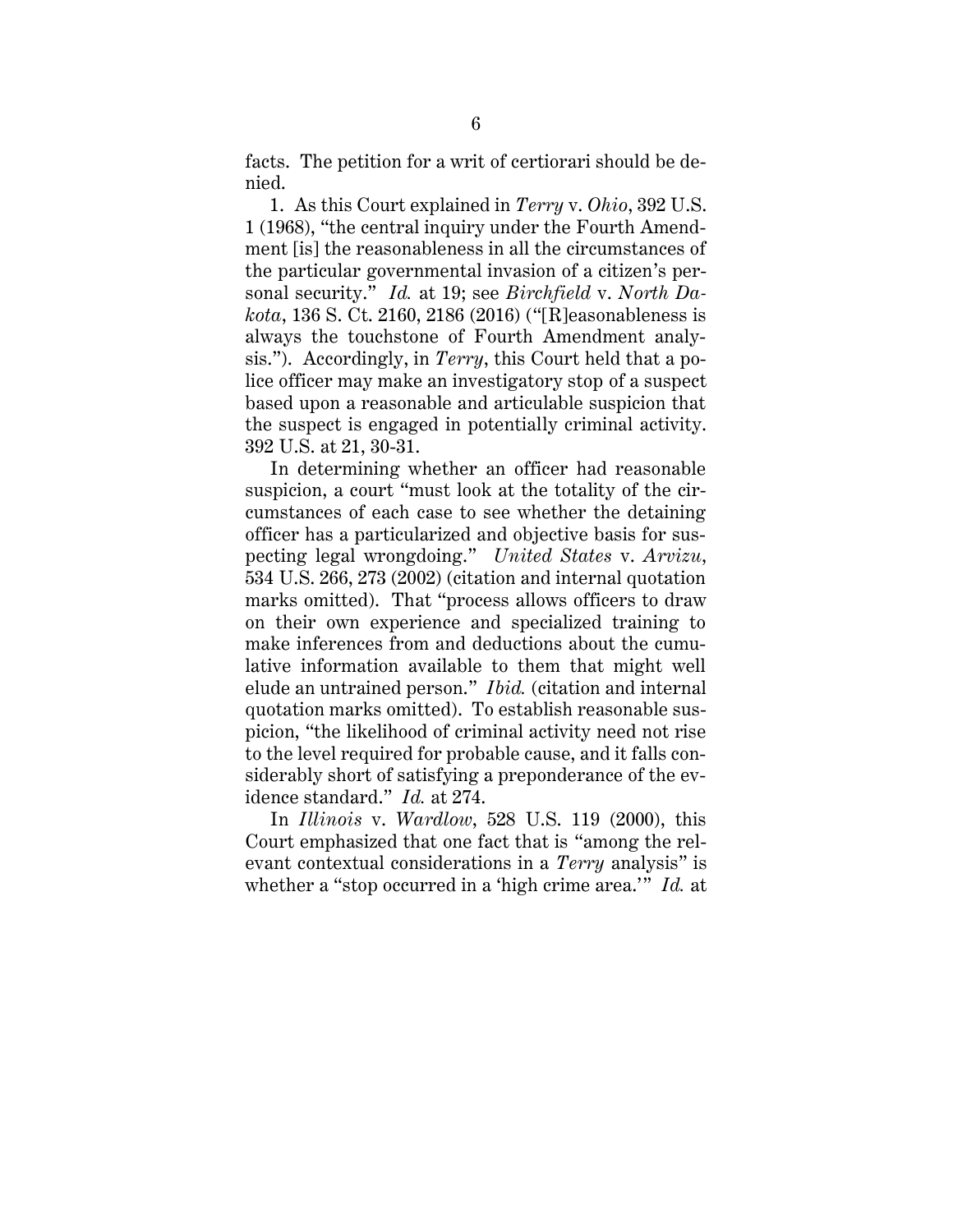124 (citation omitted). As the Court explained in *Wardlow*, officers "are not required to ignore the relevant characteristics of a location in determining whether the circumstances are sufficiently suspicious to warrant further investigation." *Ibid.* Instead, those characteristics can support the context-specific reasonableness of a brief investigatory stop, as they did in *Wardlow* itself. *Ibid.*

The Court has also emphasized that officers "need not rule out the possibility of innocent conduct" in order to have reasonable suspicion. *Arvizu*, 534 U.S. at 277; see *District of Columbia* v. *Wesby*, 138 S. Ct. 577, 588- 589 (2018) (applying same rule in analyzing probable cause). The Court has explained that "the Fourth Amendment" "accepts the risk that officers may stop innocent people" as long as an individual who is stopped is permitted "to go on his way" if the suspicion is dispelled. *Wardlow*, 528 U.S. at 126. Indeed, even when "each of the[] factors" that a court is considering "alone is susceptible of innocent explanation," they may, "[t]aken together,  $***$  suffice] to form a particularized and objective basis for" reasonable suspicion. *Arvizu*, 534 U.S. at 277; see *Wardlow*, 528 U.S. at 125 ("Even in *Terry*, the conduct justifying the stop was ambiguous and susceptible of an innocent explanation."). Accordingly, the Court has explained that a *Terry* stop following ambiguous conduct does not "establish a violation of the Fourth Amendment"; rather, officers may detain an individual "to resolve the ambiguity." *Wardlow*, 528 U.S. at 125.

2. a. The lower courts did not legally err in their application of those principles to the specific facts of this case. The court of appeals properly recognized that the stop's occurrence in a high-crime area was a "relevant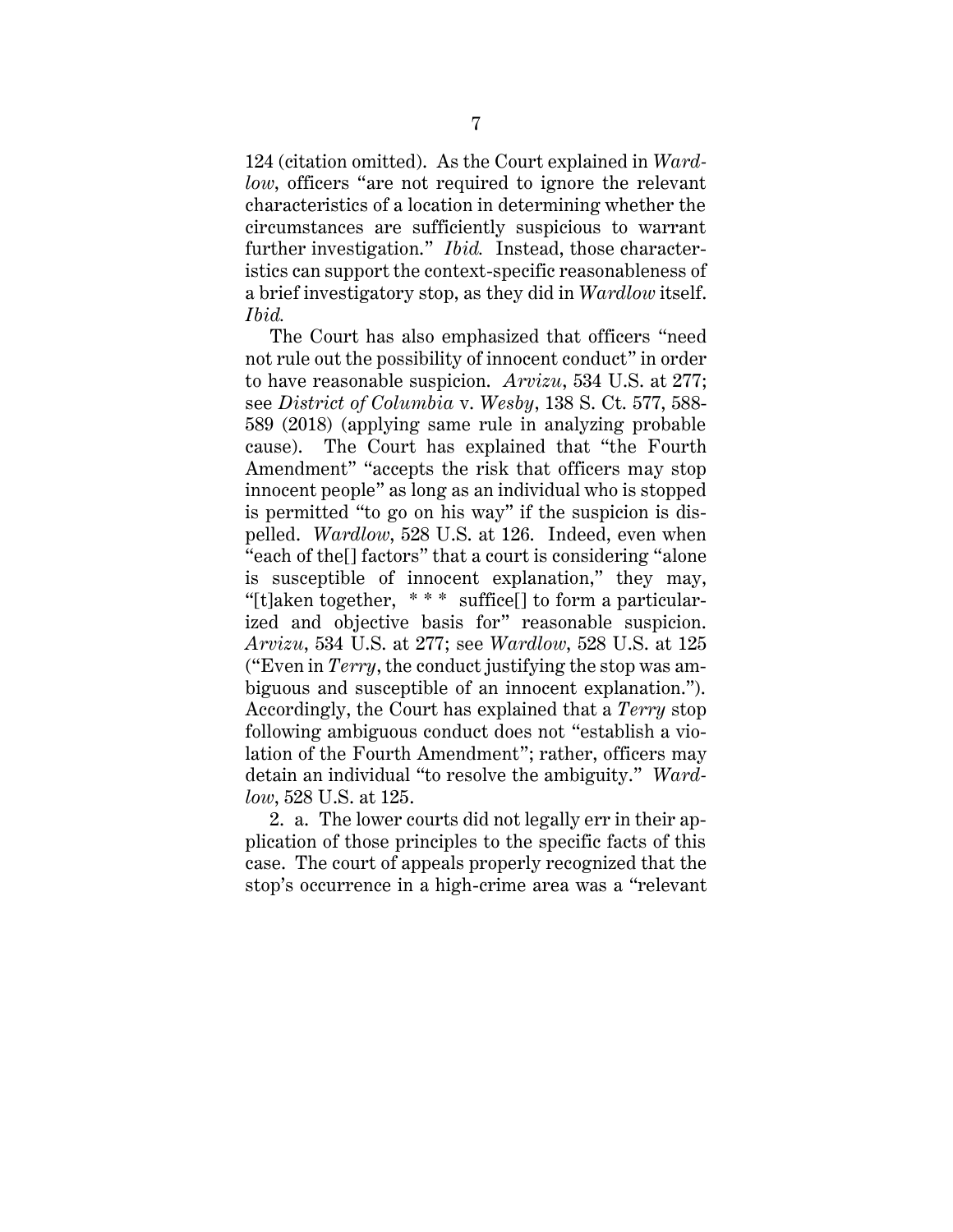contextual consideration[] in [the] *Terry* analysis," Pet. App. 7a (quoting *Wardlow*, 528 U.S. at 124), emphasizing that here the officers were on patrol as part of a special task force assigned to that area precisely because of the prevalence of burglaries and other violent crime, *id.* at 7a, 10a. It then highlighted several particularized observations by Officer Stanton that, "taken in context," suggested that petitioner and his passenger might be casing the convenience store for the very type of crime that the patrol was created to prevent. *Id.* at 8a. The Cadillac was the only car parked in the lot and was parked in one of the only spots facing the store's brick wall, rather than its glass storefront. *Id.* at 8a, 10a. That position ensured that individuals inside the store could not easily see the Cadillac or its occupants while petitioner and his passenger could watch the entrance. *Id.* at 8a, 11a. Officer Stanton—who first spotted the Cadillac only sometime after it had initially parked there—observed the car for an additional 10 to 15 seconds and saw neither the driver nor the passenger exit the car or otherwise appear to patronize the business. *Id.* at 3a, 8a.\*

"Taken together," the court of appeals found those facts "suffic[ient] to form a particularized and objective basis for" reasonable suspicion, *Arvizu*, 534 U.S. at 277, such that it was reasonable for the officers to briefly detain petitioner "at least to the point of \* \* \* dispelling

Petitioner incorrectly contends (Pet. 26 n.3) that the court of appeals made inconsistent observations about the Cadillac's location in the parking lot. The Cadillac was parked alongside the convenience store, and therefore "close" to the store. Pet. App. 10a. And the Cadillac was parked in the only location where the wall was fully covered by bricks, and therefore "as far as possible from the storefront." *Id.* at 8a.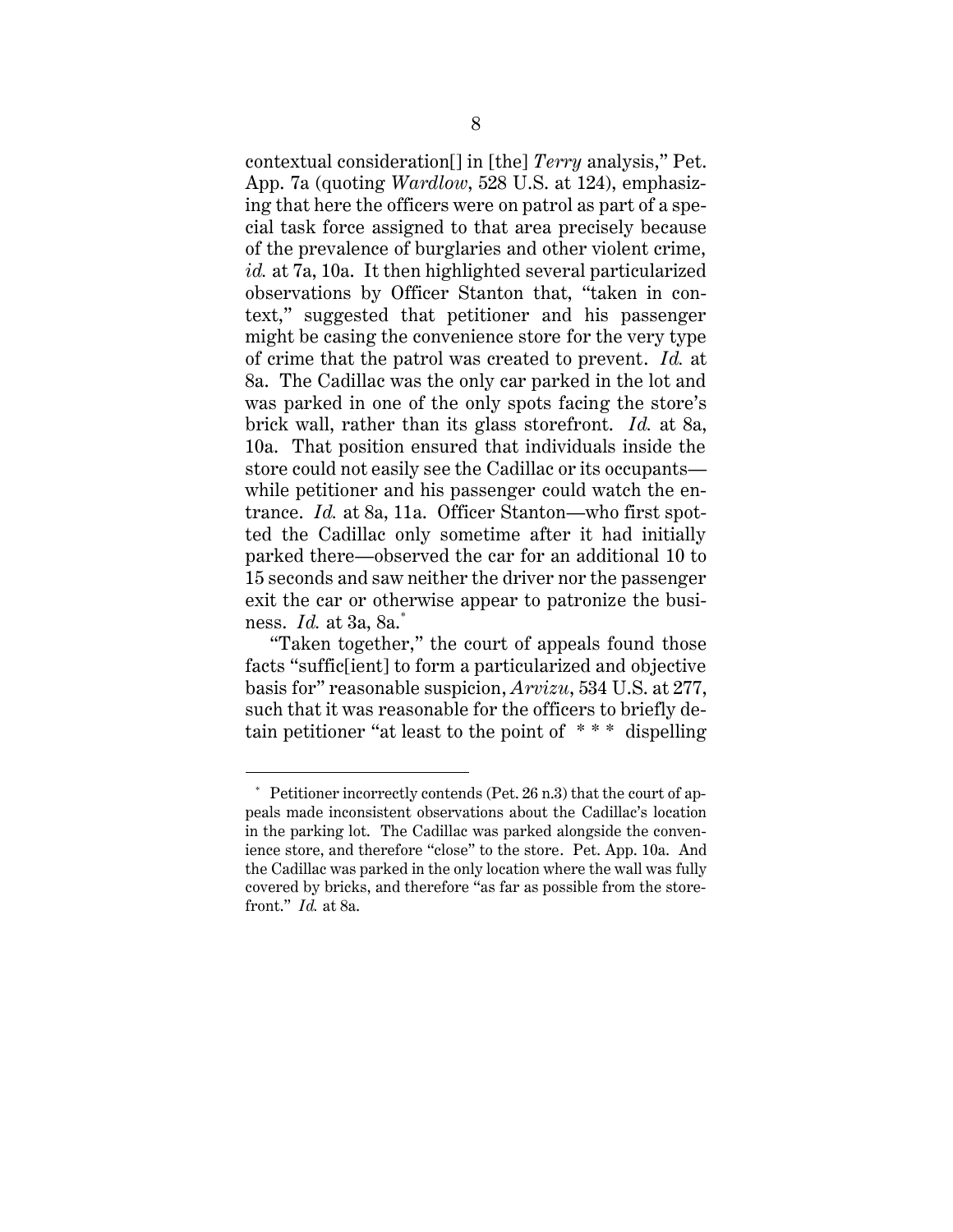the ambiguity in the situation," Pet. App. 8a. The court noted that Officer Stanton made a "non-threatening" approach to the Cadillac "to ask some questions" and found it "difficult to see how any active policing can take place" if such conduct is "constitutionally impermissible." *Id.* at 11a-12a.

b. Petitioner's assertions of legal error lack merit.

Petitioner acknowledges (Pet. 23) that the lower courts appropriately considered the area's high rate of crime in evaluating whether the circumstances were sufficiently suspicious to warrant further investigation. See *Wardlow*, 528 U.S. at 124. He argues, however, that this Court's decisions foreclose a finding that the circumstances were sufficiently suspicious, on the theory that the conduct could potentially be described as "common" or "ambiguous." Pet. 23-24; see Pet. 21-26. But the Court has repeatedly rejected the contention that the existence of an innocent explanation for conduct precludes a finding of reasonable suspicion. See *Arvizu*, 534 U.S. at 277 ("A determination that reasonable suspicion exists \* \* \* need not rule out the possibility of innocent conduct" even when "each of the[] factors alone is susceptible of innocent explanation."); *Wardlow*, 528 U.S. at 125 (explaining that even when "the conduct justifying [a] stop [i]s ambiguous and susceptible of an innocent explanation \* \* \* officers c[an] detain the individual[] to resolve the ambiguity"); see also *Wesby*, 138 S. Ct. 588-589.

The Court likewise has rejected efforts to impose bright-line rules—like the one that petitioner proposes here—that "'clearly delimit' an officer's consideration of certain factors." *Arvizu*, 534 U.S. at 275 (citation omitted). The Court has explained that imposing such rules would "seriously undercut the 'totality of the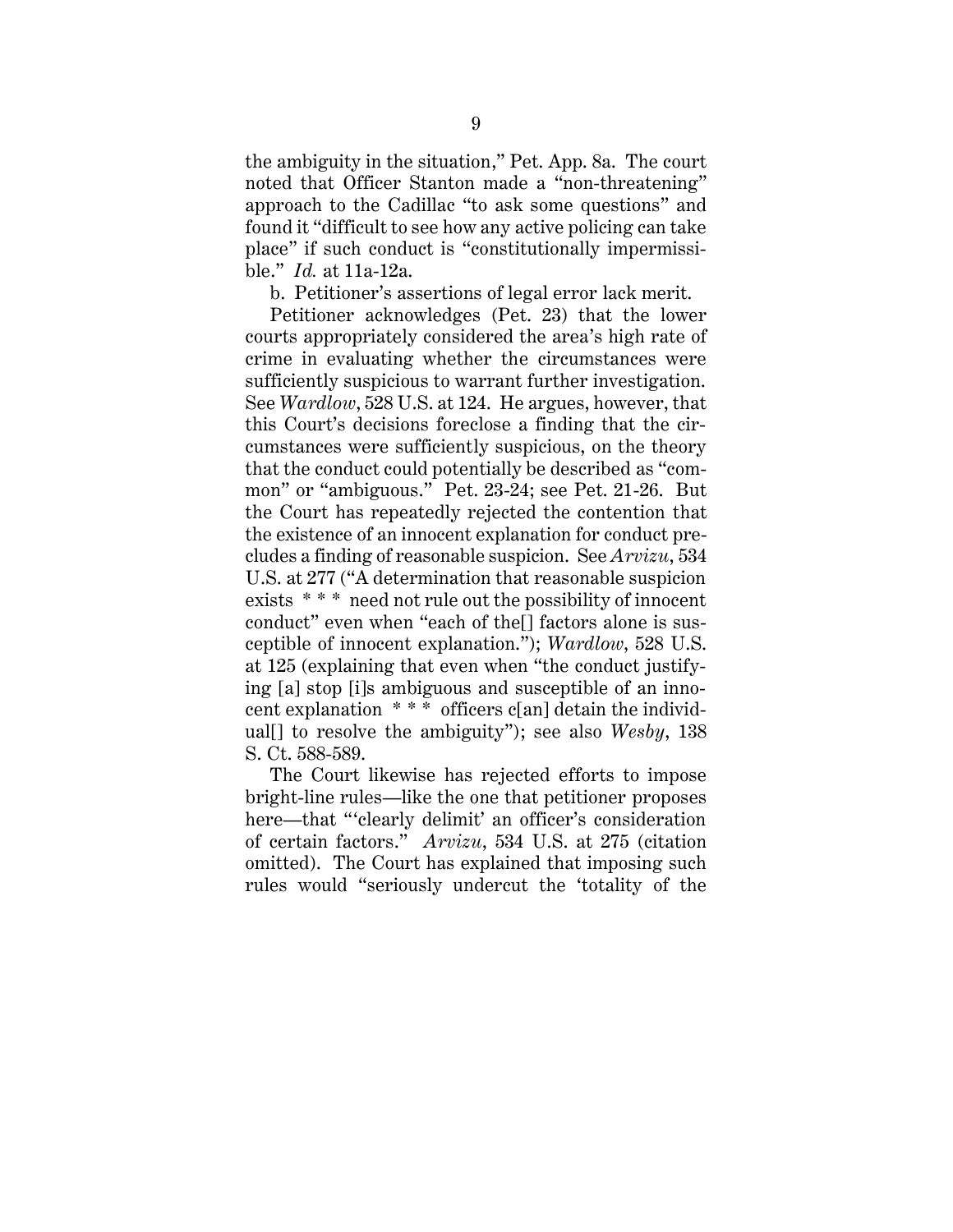circumstances' principle which governs the existence *vel non* of 'reasonable suspicion.'" *Ibid.* And petitioner's rule would require courts to make essentially standardless judgments about the set of actions that can be described as "lawful" conduct in which members of the public "routinely engage." Pet. I. Different courts would inevitably reach divergent results on broad classes of conduct, and the regime would create confusion and indeterminacy for officers in the field. The sound course is the one that this Court's precedent already specifies—namely, a holistic and case-specific assessment that views particular facts in light of the officer's experience. See *Terry*, 392 U.S. at 27.

Contrary to petitioner's suggestion (Pet. 24), the court of appeals' decision does not conflict with this Court's decision in *Brown* v. *Texas*, 443 U.S. 47 (1979). In *Brown*, the Court found no reasonable suspicion to support stopping an individual who was walking in an alley during the afternoon in a high-crime area. *Id.* at 48-53. The Court based its finding on a number of factors: "the officers did not claim to suspect appellant of any specific misconduct," but instead stopped him only "to ascertain his identity"; although the officers thought "that the situation in the alley 'looked suspicious,'" they were "unable to point to any facts supporting that conclusion"; and "[t]here [wa]s no indication in the record that it was unusual for people to be in the alley." *Id.* at 49, 52. Here, in contrast, the officers suspected petitioner of specific misconduct—that he might be casing the convenience store. That suspicion rested on a number of factors, including the time of day; the location in which petitioner had parked the Cadillac; the occupants' lack of any apparent interest in patronizing the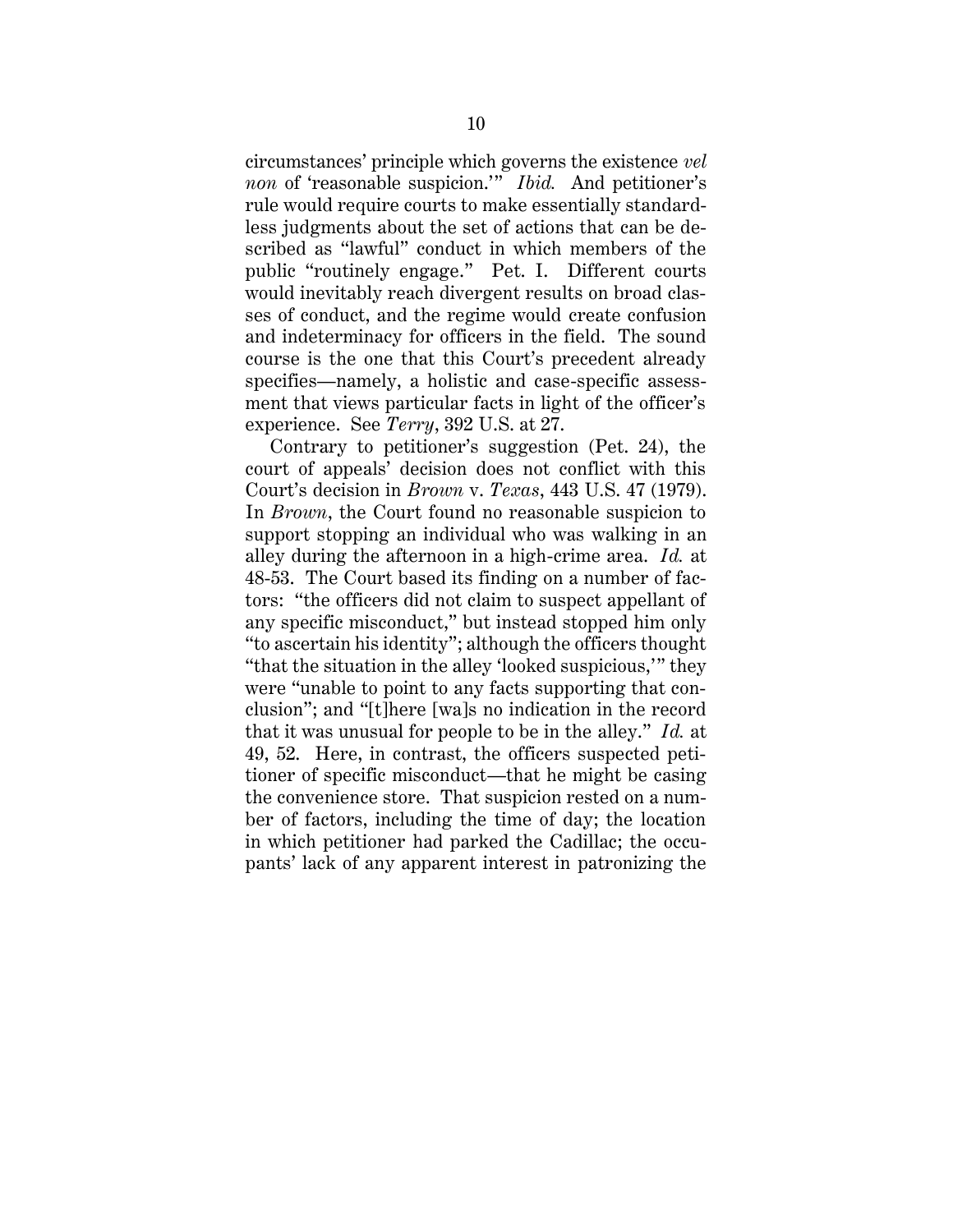business; and the recent spate of burglaries and violent crime in the area.

Petitioner advances (Pet. 26-28) innocent explanations for each of the factors that collectively led the officers to suspect that petitioner might be casing the convenience store. But this Court's decisions "preclude[] this sort of divide-and-conquer analysis" which describes each observation as "by itself readily susceptible to an innocent explanation" and thus "entitled to 'no weight.'" *Arvizu*, 534 U.S. at 274 (citation omitted). At bottom, petitioner simply disagrees with the lower courts' application of the framework approved by this Court to the facts of his case. No reason exists to review that "intensely fact specific" determination, Pet. App. 8a, which the court of appeals took care to distinguish from other cases that petitioner claimed to be analogous, see *id.* at 9a-11a.

3. Petitioner contends (Pet. 16-21) that the decision below conflicts with decisions of the Fourth, Eighth, and Tenth Circuits and several state courts. But petitioner identifies no decision holding that ambiguous, "potentially suspicious, yet widely shared, conduct," Pet. 16, can never support a finding of reasonable suspicion. And none of those decisions demonstrates that another court of appeals or state court would have reached a different outcome on the particular facts of this case.

a. The Tenth Circuit decisions that petitioner cites (Pet. 17-18) each turned on case-specific evaluations of the relevant facts—and not on the conclusion that officers are barred from considering particular types of conduct when determining whether there is reasonable suspicion to support a *Terry* stop. In *United States* v. *Hernandez*, 847 F.3d 1257 (2017), the Tenth Circuit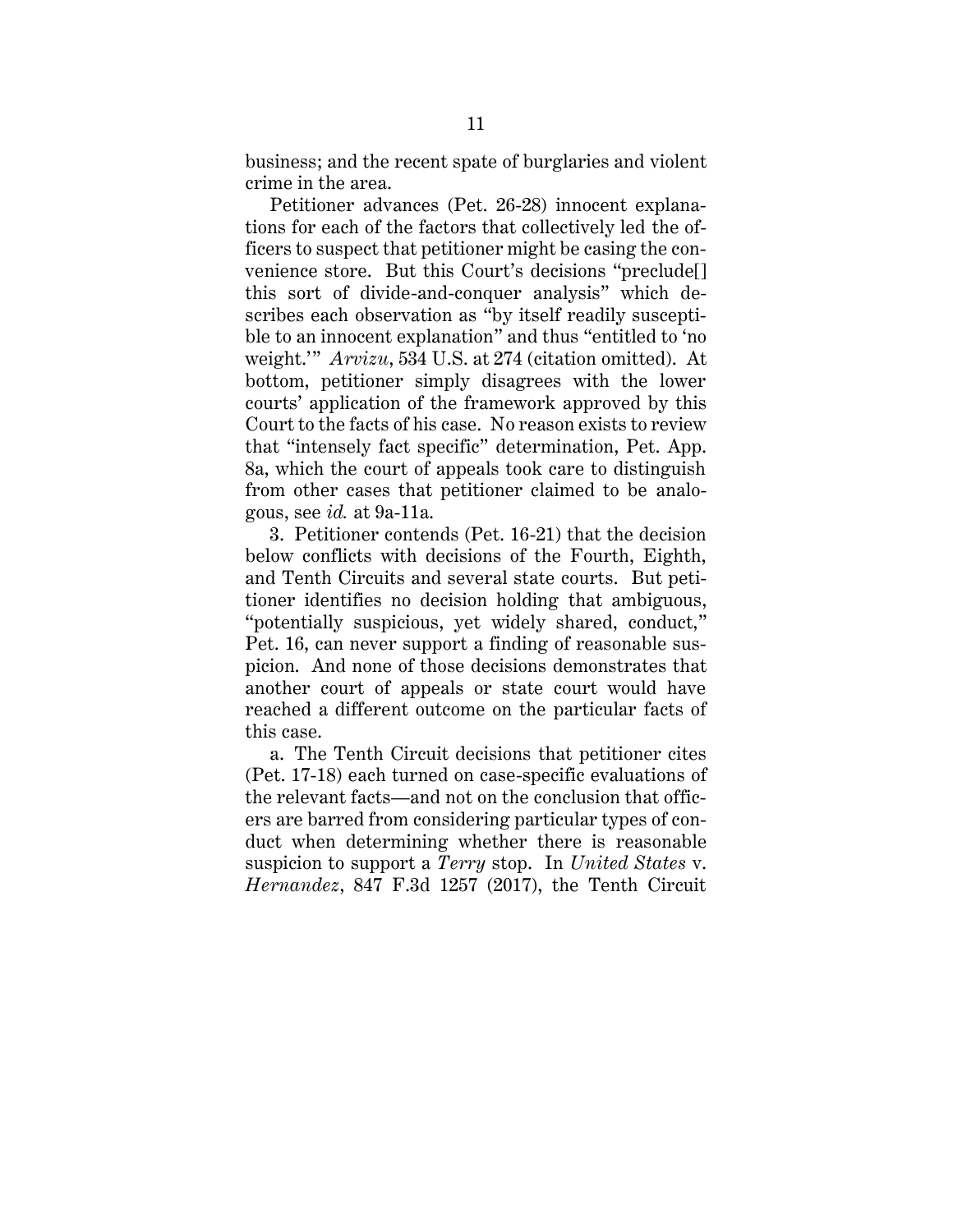found no reasonable suspicion where the defendant, who was wearing black clothing and carrying two backpacks while walking in a high-crime area next to a fenced construction site that had previously been the target of theft, reasoning, *inter alia*, that the defendant was "merely walking next to a construction site that was previously the target of thefts" and "was not, for example, inside the fence, carrying construction materials, or acting as a lookout." *Id.* at 1268; see *id.* at 1260-1261, 1268-1269. And in its non-precedential decision in *United States* v. *Dell*, 487 Fed. Appx. 440 (2012), the Tenth Circuit found that the officer "never articulated why" his observation of the defendant and a companion peering into the windows of a parked car "led him to suspect criminal activity," and the court found that the officer's assertions about the area's high crime rate were "generalized," "ambiguous," "anecdotal," and "not particularly probative or persuasive." *Id.* at 444-445, 447. Neither decision would be controlling on the facts here, where petitioner was not merely walking by a recently victimized area, and where Officer Stanton articulated why petitioner's actions led him to believe that petitioner might be casing the convenience store.

The Fourth Circuit decisions on which petitioner relies (Pet. 18-19) likewise turned on case-specific circumstances. In *United States* v. *Slocumb*, 804 F.3d 677 (4th Cir. 2015), the court recognized that facts "'susceptible to innocent explanation' individually may 'suffice'" to establish reasonable suspicion "when taken together," but found no reasonable suspicion under "the totality of the circumstances" because an officer had spoken with the defendant before he was seized and received "answers consistent with [the defendant's] actions" that "dispelled" any reasonable suspicion. *Id.* at 682, 684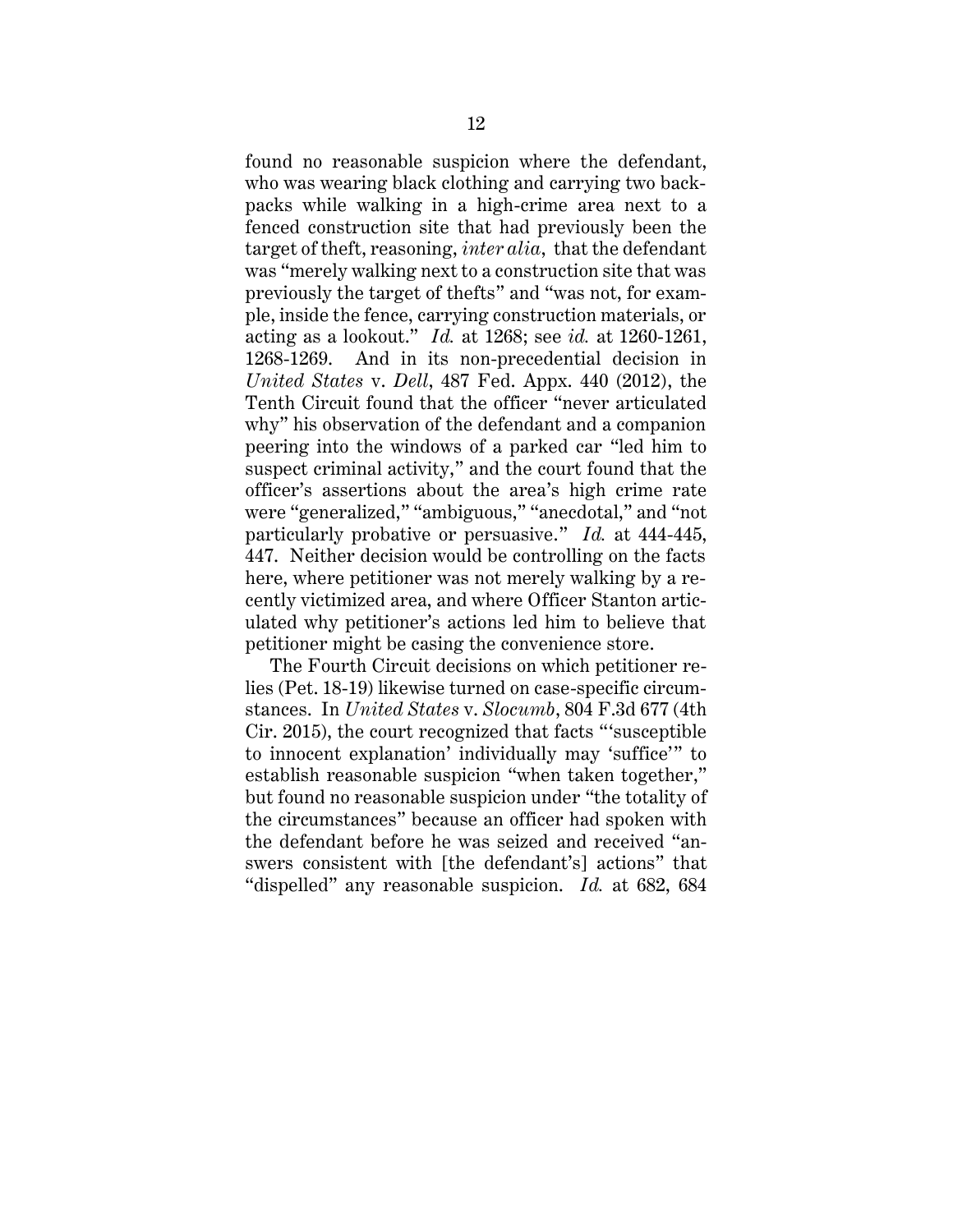(quoting *Arvizu*, 534 U.S. at 277) (brackets omitted). And in *United States* v. *Black*, 707 F.3d 531 (2013), the Fourth Circuit reiterated the same point about potentially innocent explanations, see *id.* at 539, but concluded that the lawful open carry of a firearm by the defendant's associate and another associate's previous arrest did not support individualized reasonable suspicion that justified stopping the defendant, *id.* at 540. Neither decision addressed facts like the ones here, let alone adopted a rule governing them. Moreover, *Slocumb* predates this Court's discussion of a suspect's contemporaneous assertions of innocence in *Wesby*, *supra*, and the Fourth Circuit has made clear that *Black* did not hold that lawful conduct can never support reasonable suspicion, *Walker* v. *Donahoe*, 3 F.4th 676, 682- 686 (2021), explaining that "[t]he notion that lawful conduct can contribute to reasonable suspicion is hardly shocking or controversial," *id.* at 683; see *Wesby*, 138 S. Ct. at 588 ("[P]robable cause does not require officers to rule out a suspect's innocent explanation for specific facts.").

Petitioner also cites (Pet. 16-17) decisions in which the Eighth Circuit has declined to find reasonable suspicion where the court believed that a defendant's conduct was shared "by countless, wholly innocent persons," *United States* v. *Jones*, 606 F.3d 964, 967 (2010) (per curiam), was "typical of countless innocent people," *United States* v. *Crawford*, 891 F.2d 680, 682 (1989), or "fit" "[t]oo many people," *United States* v. *Gray*, 213 F.3d 998, 1001 (2000) (citation omitted). But that court has reiterated that the Fourth Amendment requires consideration of the totality of the circumstances confronting an officer. See *Jones*, 606 F.3d at 965- 967; *Gray*, 213 F.3d at 1000. And the court has more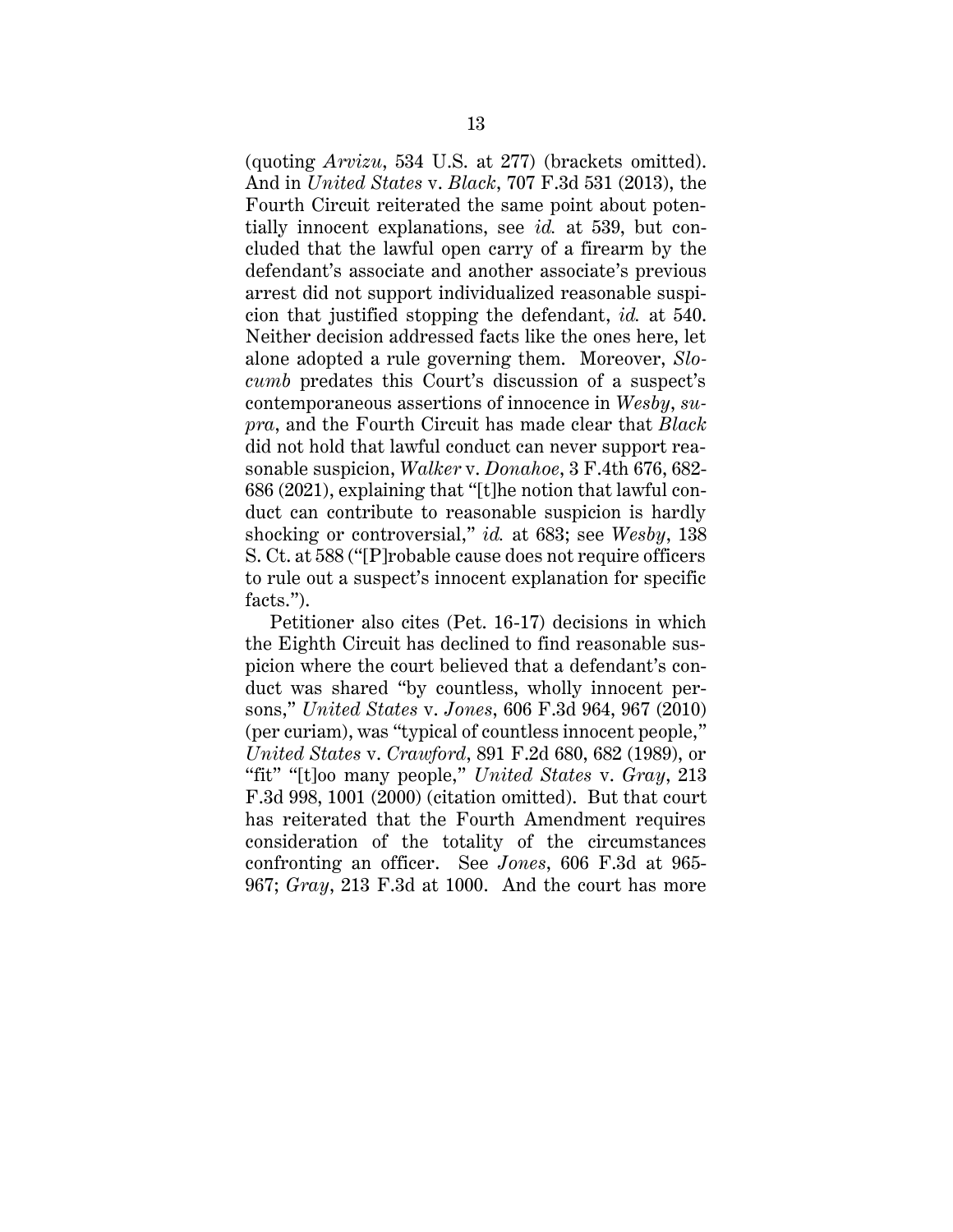recently confirmed that even "factors" that "hardly seem suspicious taken on their own" can support a finding of reasonable suspicion and emphasized that "[t]here is no place in" the reasonable-suspicion "analysis for a 'divide-and-conquer' approach that would isolate each cited factor and disregard it if a court could 'conceive of an innocent explanation.'" *United States* v. *Dortch*, 868 F.3d 674, 680 (8th Cir. 2017) (brackets, citations, and internal quotation marks omitted).

In any event, the facts in the Eighth Circuit cases on which petitioner relies bear little resemblance to the facts here. See *Jones*, 606 F.3d at 965-967 (defendant was crossing a parking lot in a high-crime area while clutching the outside of his sweatshirt pocket, and the government never identified "what criminal activity" the officer suspected before stopping and frisking the defendant); *Gray*, 213 F.3d at 1000-1001 (defendant crossed the street "in a hurried fashion" around 10 p.m. in an area known for drug activity and prostitution, and the officers "conceded they saw nothing out of the ordinary or criminal" before frisking the defendant); *Crawford*, 891 F.2d at 680-682 (defendant ran into an apartment building where an individual previously arrested on drug charges lived, carried a bicycle and several coats to a car, and drove away in the car after looking up and down the street numerous times). They therefore do not show that, if presented with the specific facts of this case, the Eighth Circuit would reach a different conclusion than the court of appeals reached below.

b. Petitioner also contends (Pet. 19-21) that the decisions of several state courts of last resort conflict with the decision below. But the state-court decisions on which petitioner relies involve facts materially different from the ones here, or concessions by the State that the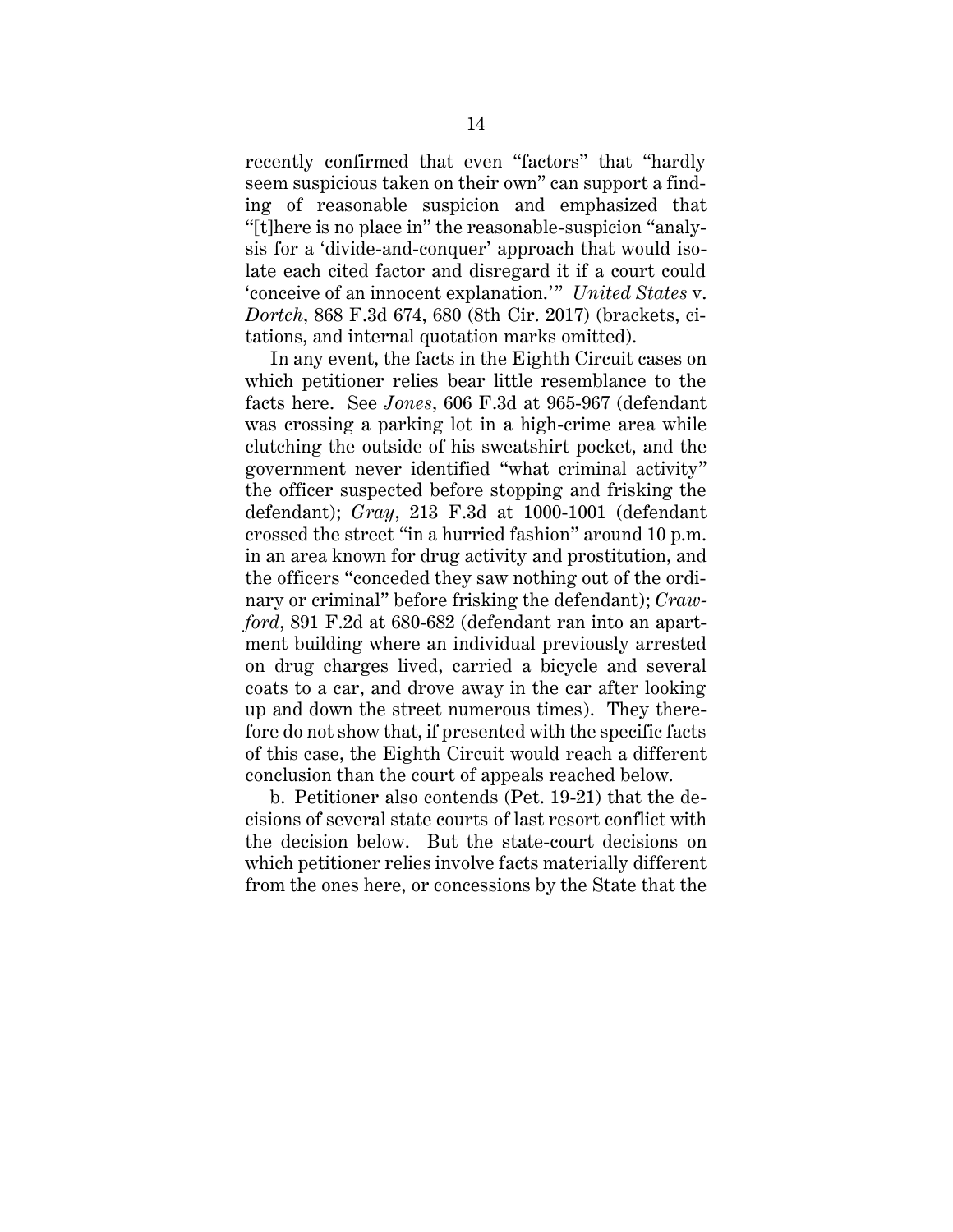officers lacked particularized suspicion. See *State* v. *Edmonds*, 145 A.3d 861, 867-868, 882 (Conn. 2016) (defendant was standing alone in a parking lot behind a sandwich shop at 7 p.m. "for a few seconds" and began to walk away and move his hands near his waist when officers approached, and "[t]here was no testimony suggesting that [the officers] had any reason to believe that \* \* \* any sort of criminal activity was underway or recently had transpired at that location"); *State* v. *Andrade-Reyes*, 442 P.3d 111, 118-119 (Kan. 2019) (per curiam) (State "implicitly conceded" that the officers "lacked reasonable suspicion" when the defendant "sat in a car legally parked in a high-crime area," appeared nervous, clenched his hands and reached toward the floor, and did not respond to an officer's questions); *Crain* v. *State*, 315 S.W.3d 43, 46-47, 53 (Tex. Crim. App. 2010) (officer observed the defendant, who was walking late at night in a residential area, "grab[] at his waist," and the officer conceded that "he had not observed the [defendant] do anything that could be construed as criminal activity"); *Garza* v. *State*, 771 S.W.2d 549, 558- 559 (Tex. Crim. App. 1989) (en banc) (officer knew that the defendant "'had been seen at some unspecified times in an area where some unspecified burglaries had been committed at some unspecified times'" but "had observed nothing to indicate that an offense was being committed or had been committed and nothing to suggest that any illegal activity was about to take place") (citation omitted); *State* v. *Weyand*, 399 P.3d 530, 532, 536 (Wash. 2017) (defendant walked quickly when leaving a residence known for drug activity and looked up and down the street before entering a car, and the officer "failed to articulate a reasonable suspicion that